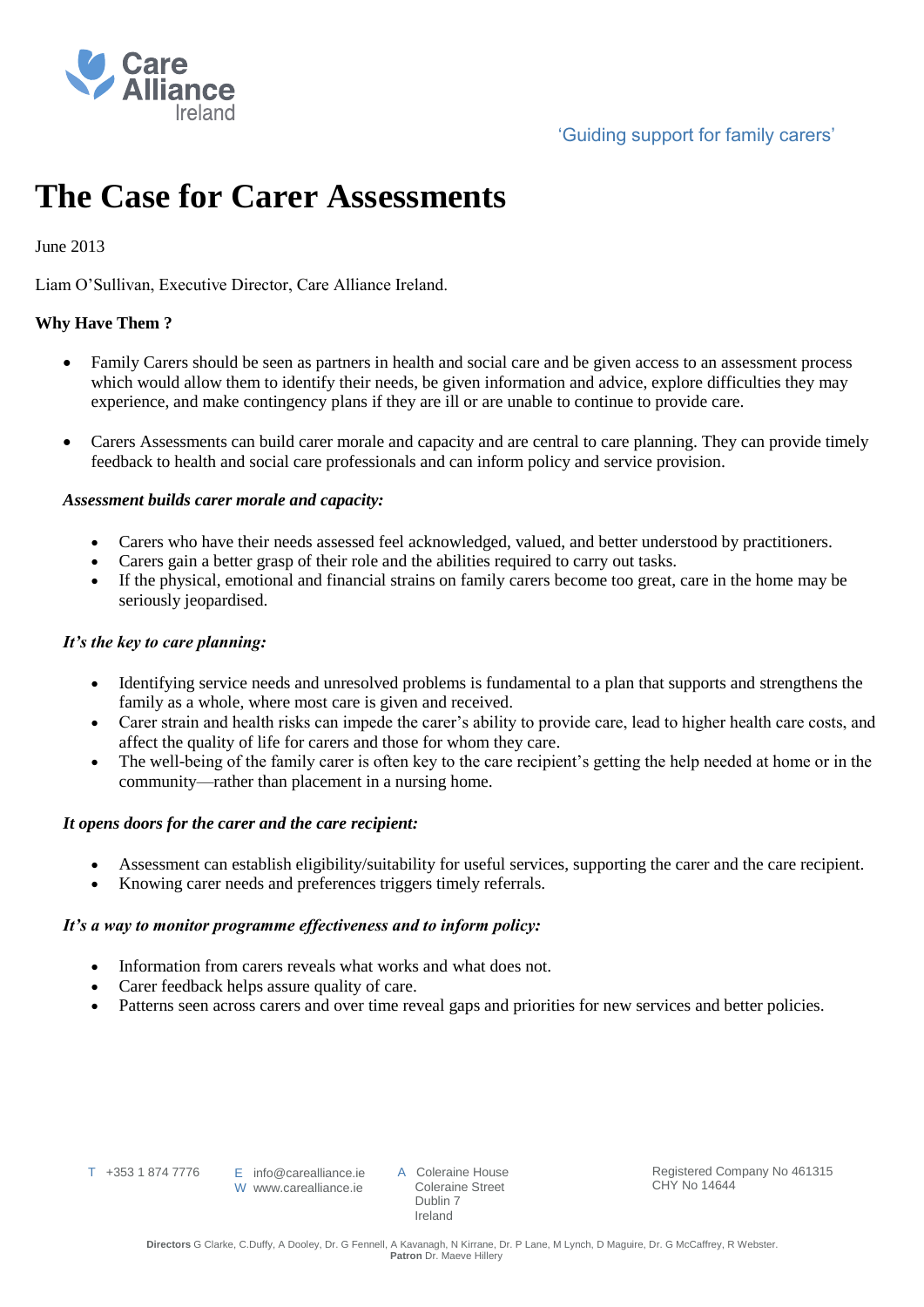

# 'Guiding support for family carers'

Commonly held misperceptions about including family members in the assessment process stand in the way of recognising, understanding and meeting carers' needs. Some of these are:

| MYTH                                                                                                                                                               | <b>REALITY</b>                                                                                                                                                                                                                                                                                                                                                  |
|--------------------------------------------------------------------------------------------------------------------------------------------------------------------|-----------------------------------------------------------------------------------------------------------------------------------------------------------------------------------------------------------------------------------------------------------------------------------------------------------------------------------------------------------------|
| 1. The carer isn't my client.<br>Besides, this would be an intrusion<br>into the carer's time and privacy.                                                         | Illness is a "family affair." Most carers<br>appreciate the assessment process and view<br>it as an opportunity to express their own<br>needs and have their situation taken<br>seriously.                                                                                                                                                                      |
| 2. If I talk to family members, I<br>won't have time to complete my<br>other responsibilities.                                                                     | Assessments need not be lengthy or<br>duplicate information already collected.<br>Done correctly, the assessment process<br>results in a more efficient use of time.<br>Carers may provide significant insight into<br>the patient's situation, identify important<br>issues that might have been overlooked and<br>improve the focus of information collected. |
| 3. I won't have the answers or<br>resources to deal with a carer's<br>additional issues.                                                                           | Avoiding or excluding carer issues leads to<br>a bigger problem. It is possible to work<br>creatively with carers to tailor use of limited<br>resources, the most important thing is that<br>the carer feels listened to and<br>acknowledged.                                                                                                                   |
| 4. The assessment process will<br>interfere with the natural flow of<br>the clinical process and get in the<br>way of my ability to develop a<br>trusting rapport. | An assessment tool is a framework to guide<br>the conversation and assure that vital<br>information is collected consistently.<br>However, the clinician does not have to<br>rigidly follow the order and wording, or ask<br>a question that does not apply.                                                                                                    |
| 5. Assessments are only used for<br>research purposes and don't help a<br>person who needs services.                                                               | When linked to a care plan with service<br>interventions, assessment can point to<br>particular services; reassessment can track<br>progress and identify needed changes to the<br>interventions.                                                                                                                                                               |

T +353 1 874 7776

E info@carealliance.ie W www.carealliance.ie

A Coleraine House Coleraine Street Dublin 7 Ireland

Registered Company No 461315 CHY No 14644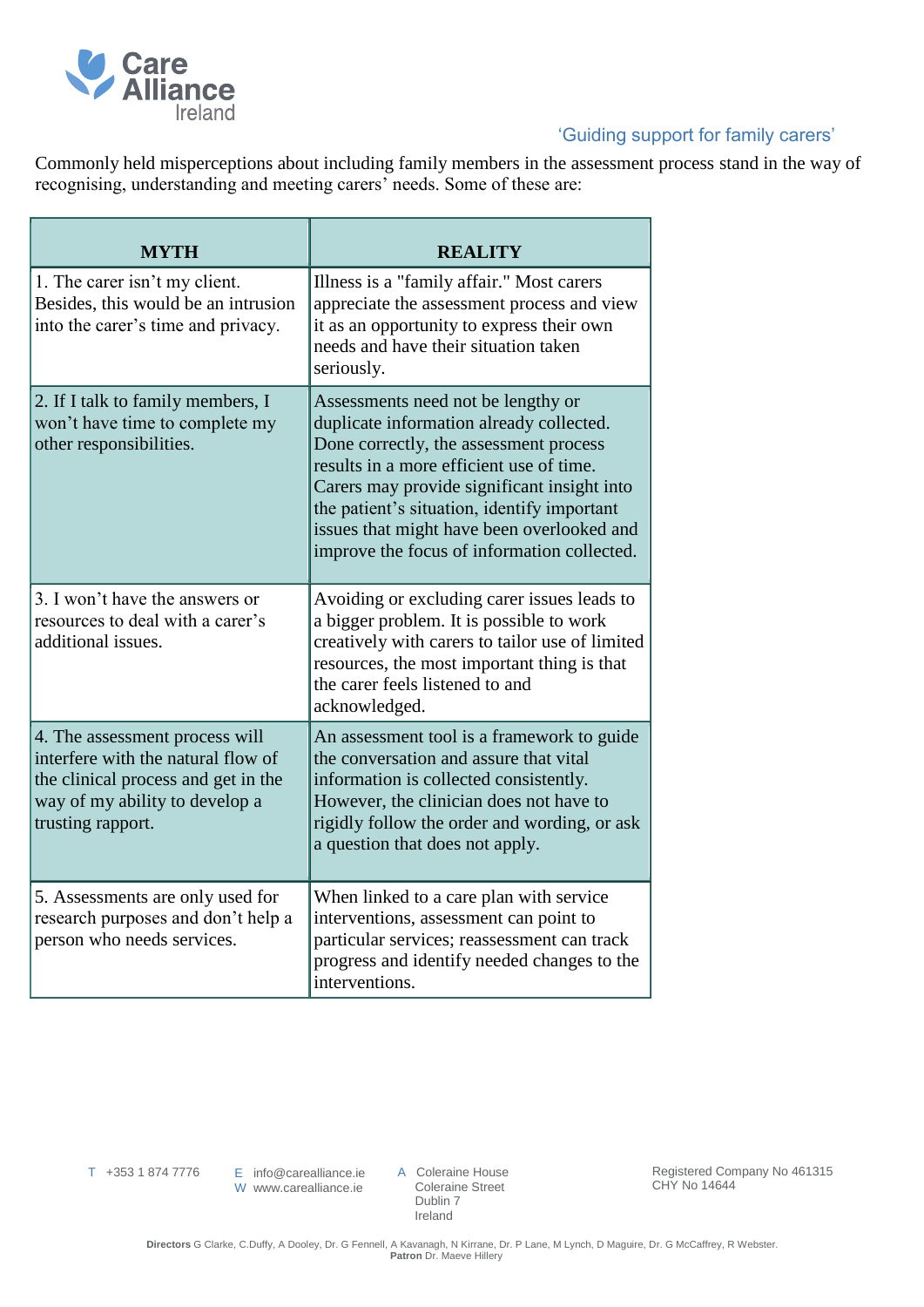

# 'Guiding support for family carers'

### **Use Internationally**

- A DHSSPS(Northern Ireland) December 2007 review<sup>1</sup> of Carers Assessments in Northern Ireland, where such assessments have been on a statutory basis since  $2002^2$ , reported that Carers Assessments were valuable for several reasons. In summary the review found that the assessment process was itself a support for carers, it supported with carer involvement in the delivery of support services and evaluation of same and it can support the prevention of the breakdown of the caring situation.
- $\bullet$  A June 2008 PriceWaterhouseCoopers audit of support service for carers<sup>3</sup> also found that Carers Assessments were valuable in supporting carers, in identifying unmet need, in developing a relationship with support staff, and in reviewing changing needs of both the carer and the dependent person. Detailed findings from both reports are available on request.
- There are a wide range of Carer Assessment tools used internationally, many of which have high levels of demonstrated reliability and validity. A more detailed document has been prepared detailing a more in depth review of tools in use. This is available on request.

#### **Carers Assessment and Demand on Services**

 We contend that the introduction of Carer Assessments does not lead to a significant increase in demand for services. Rather the experience internationally and the experience of the recent introduction by HSE Carer Coordinators, of such assessments in two HSE areas, Sligo and the Midlands, is that the assessment process enhances the carers relationship with the community nursing team and other health and social care professionals and leads to more integration of support services for both the dependent person and the carer. The experience is that whilst the process can indeed be challenging for the community nurses, it can also be cathartic for the Family Carer, for whom the process of being asked questions about themselves rather than the dependent person is likely to be a new and welcome experience. Whilst we acknowledge the limits on available resources, we also contend that the carers experience of being supported can be improved without the provision of significantly additional resources.

# **Situation in Ireland**

 $\overline{a}$ 

- We are aware of 2 carer assessment models that are currently being used in 2 regions in Ireland by the HSE, namely; The CARENAP-D, COPE/Salford. There has been some very limited and sporadic used of the Carer Strain Index (CSI) in hospital settings. We are also aware of 2 internal assessment/referral models used by National Carers Organisations.
- The current review of InterRAI for use in Ireland, (The agreed Single Assessment Tool, to be rolled out in the Irish Health and Social Care Services) incorporating the development of a Carer Needs Assessment supplement therein is a welcome development. Carer organisations are actively inputting into the development of this over the coming months.

A Coleraine House Coleraine Street Dublin 7 Ireland

Registered Company No 461315 CHY No 14644

<sup>&</sup>lt;sup>1</sup> Inspection of Social Care Supports services for carers of Older people, [http://www.dhsspsni.gov.uk/promoting\\_partnerships\\_in\\_care.pdf](http://www.dhsspsni.gov.uk/promoting_partnerships_in_care.pdf) DHSSPSNI. Dec 2007

<sup>2</sup> Carers and Direct Payments Act (Northern Ireland) 2002

<sup>&</sup>lt;sup>3</sup> PriceWaterhouseCoopers. Audit of Support Services for Carers. Final Report. Executive Summary. Department of Health, Social Services & Public Safety. June 2008

T +353 1 874 7776

E info@carealliance.ie W www.carealliance.ie